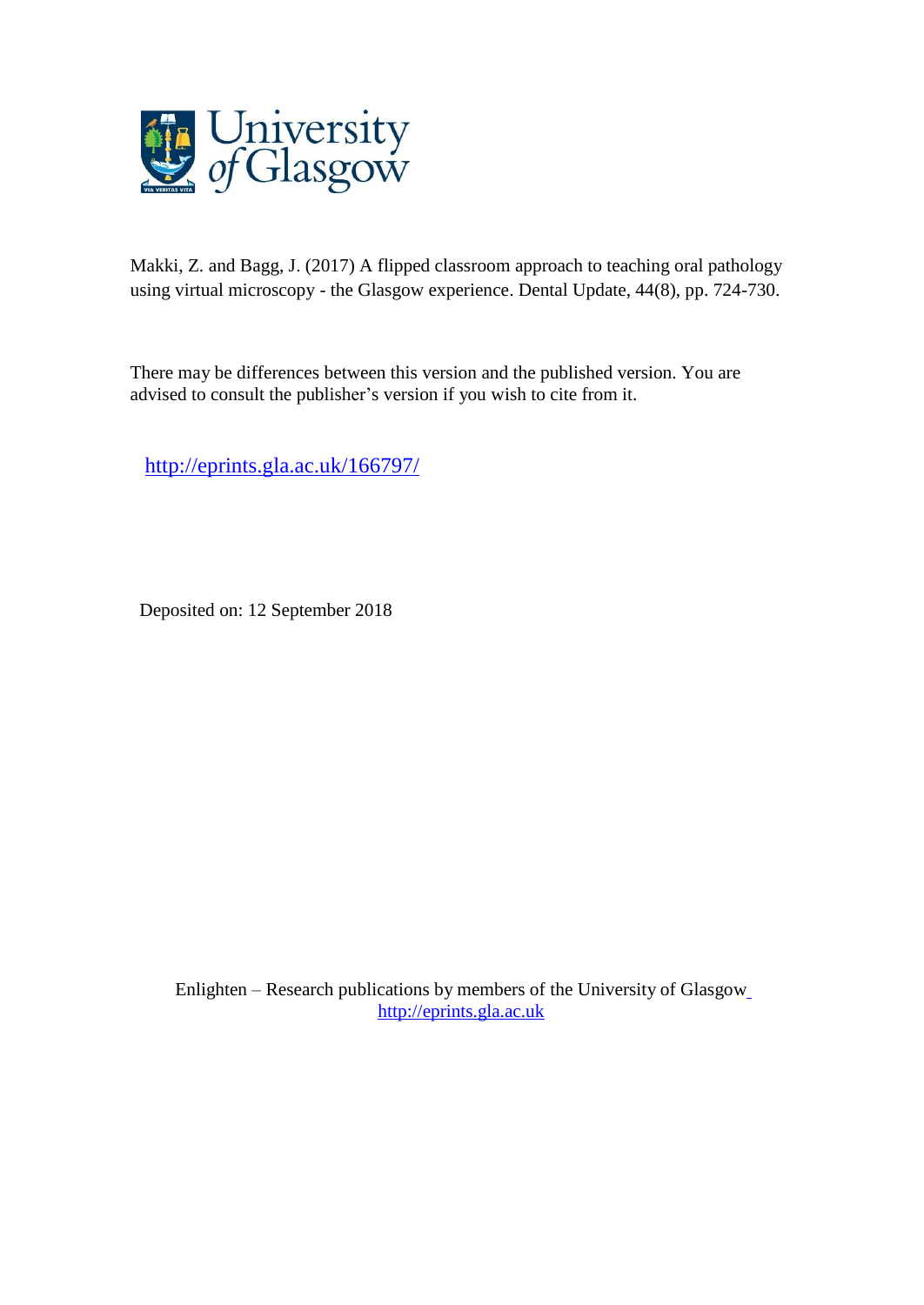*Title:* A flipped classroom approach to teaching oral pathology using virtual microscopy - the Glasgow experience

*Abstract:* This paper describes a student-centred, integrated teaching model in which oral pathology and oral medicine staff members jointly deliver tutorials in a combined on-line and face-to-face format. Students are provided with clinical and histopathological information, which they must review and use to answer questions via a Virtual Learning Environment before the tutorial takes place. By reviewing the students' answers on-line before the teaching session, staff can focus the tutorial itself on resolving knowledge gaps and afterwards post a set of gold standard answers on-line for students to reflect upon.

*Clinical relevance:* This article illustrates a combination of teaching methods and modern technologies which integrate clinical with laboratory sciences and enhance the access of students to histopathological materials without the need for access to a traditional microscopy facility

*Objective statement:* To understand how a novel combination of flipped classroom and virtual microscopy can transform the teaching of oral pathology in a clinical context.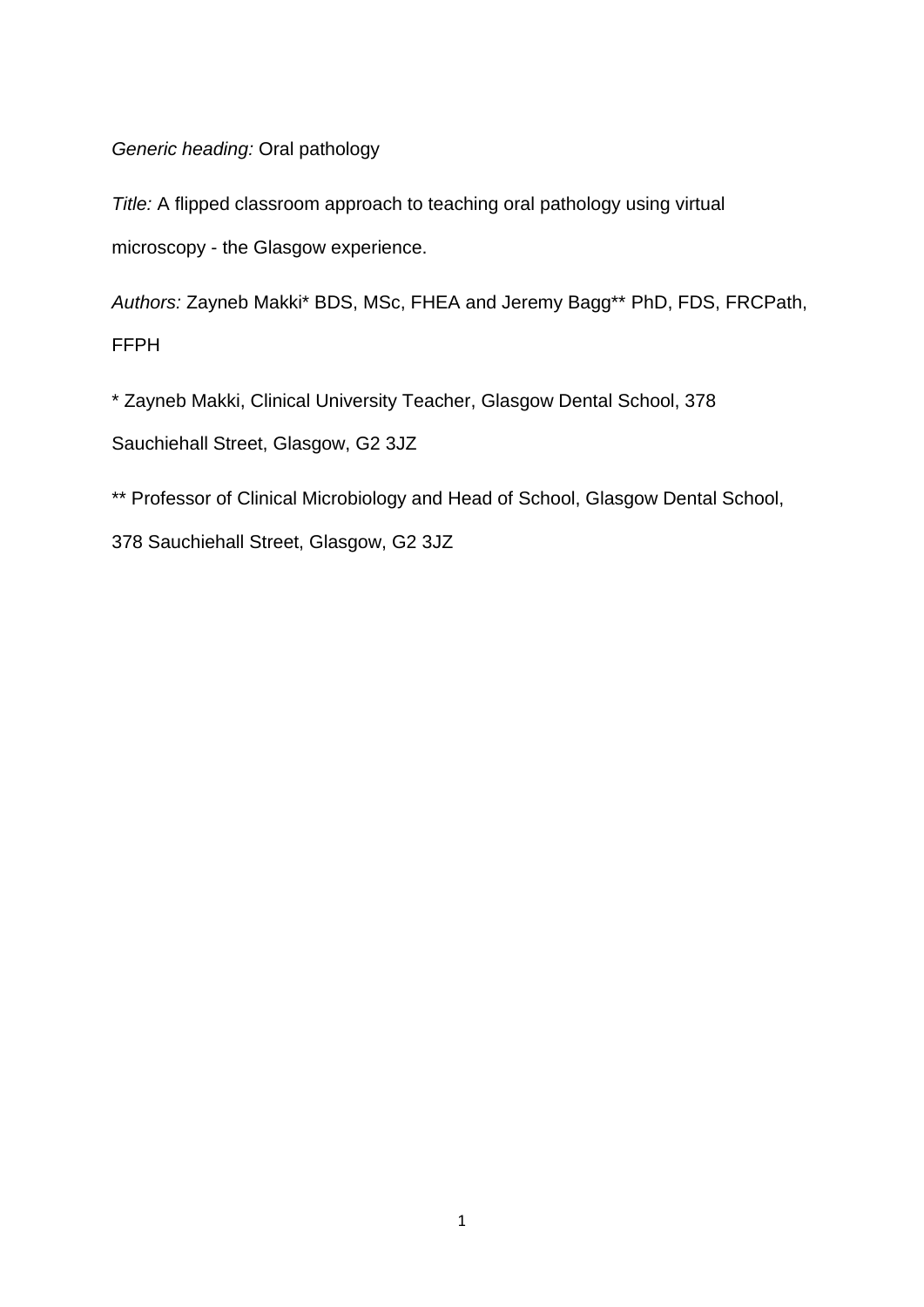#### **Introduction**

Many of us will recall, as students, the horrors of undergraduate histology and histopathology practical classes. The frequent difficulties of identifying cell types and understanding tissue structures reflected, to a large extent, the lack of suitable educational tools for tutors faced with large classes of students who were supplied only with traditional microscopes and glass slides. Thankfully, technological advances have permitted dramatic improvements in the teaching of these subjects, particularly with the advent of virtual microscopy in which histological specimens are scanned to provide virtual slides that can be stored and shared over computer networks. These images can be viewed independently on any computer that has internet access and the user has the full functionality of a traditional microscope (movement around the slide and multiple magnifications) through the computer. Modern technologies ensure that virtual slides have a high resolution and they are resistant to damage or breakage. Other advantages include the removal of a need for access to a traditional microscopy suite, improving student access to histological materials and reducing maintenance costs for teaching institutions.

The first steps in the field of virtual microscopy took place in the 1980s and early 1990s.<sup>1</sup> Technological advances continued rapidly and commercialisation of virtual microscopy started in the late 1990s, when several companies developed a file format for storage of virtual slides that allowed images to be streamed over the internet. 2

Integration of the virtual slides with an annotator applet in a database structure followed in 2001. This now made labelling of sections possible, in addition to linking the slides with gross images and textual material.<sup>3</sup> By this stage the virtual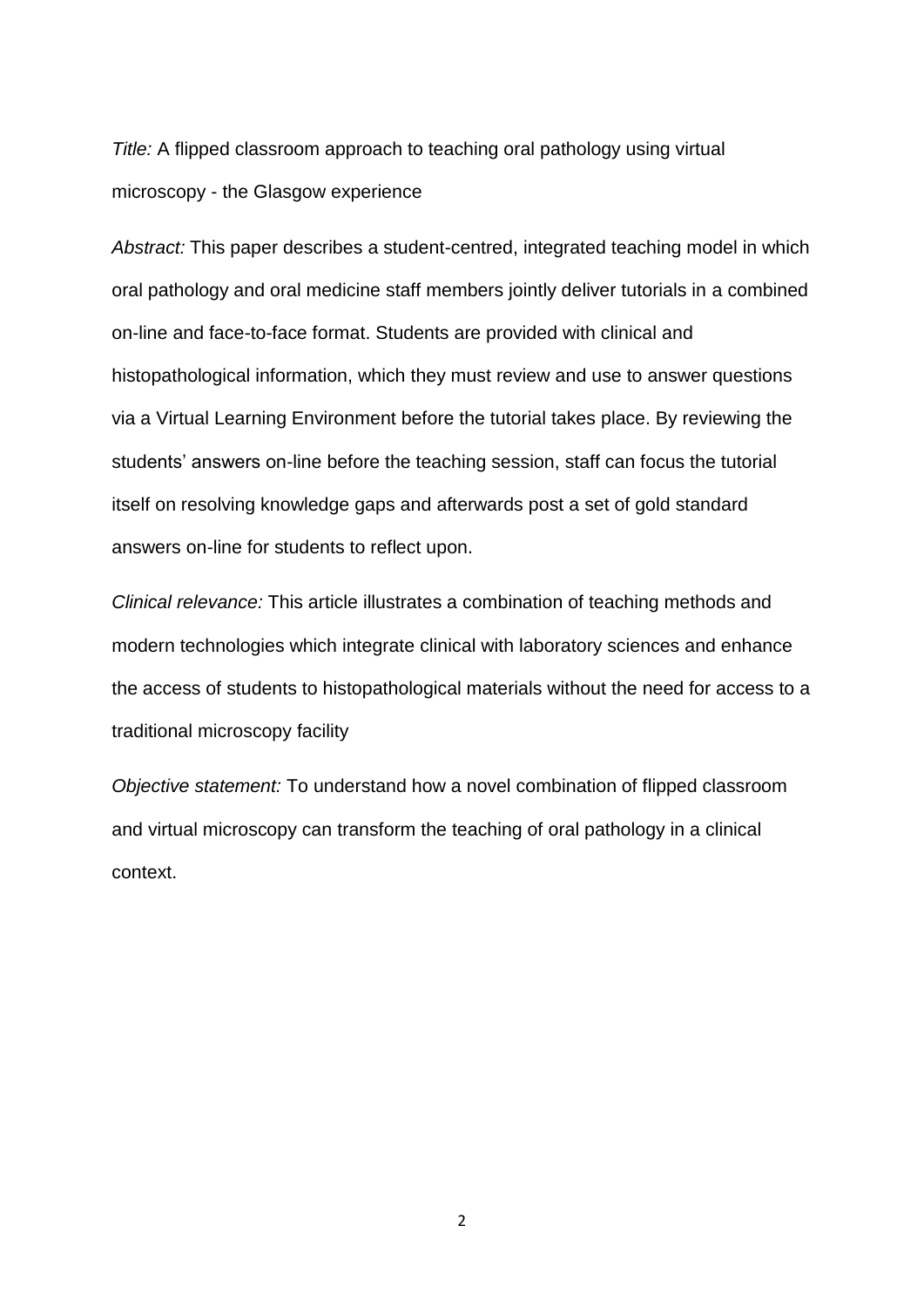microscope was ready to be used to its full advantage in teaching and assessment, not only of undergraduate students but in continual professional training and development as well, for example distance-learning and clinico-pathological conferences. It is the combination of this new technology with a method of teaching delivery called the 'flipped classroom' that is the subject of this paper.

#### **What is a 'flipped classroom'?**

The pioneers of the flipped classroom concept (also known as the 'inverted classroom') were two American educators, Jonathan Bergmann and Aaron Sams.<sup>4</sup> It is defined as: *"… a pedagogical approach in which direct instruction moves from the group learning space to the individual learning space, and the resulting group space is transformed into a dynamic, interactive learning environment where the educator guides students as they apply concepts and engage creatively in the subject matter*". 5

Whilst originally conceived for school teaching, the idea has quickly spread to higher education. The flipped classroom includes elements of both on-line and face-to–face teaching with the on-line component preceding the direct phase of teaching. The student has the responsibility of learning the topic (homework) whereas the facilitator engages in direct discussion and feedback in the classroom. In this way pre-class activities are used to help deepen students' knowledge.

Use of the flipped classroom in medical education has been documented in several subject areas, both undergraduate and postgraduate.<sup>6</sup> These include radiology,<sup>7</sup> primary care diagnostic skills,<sup>8</sup> physiology,<sup>9</sup> obstetrics<sup>10</sup> and pathology.<sup>11</sup>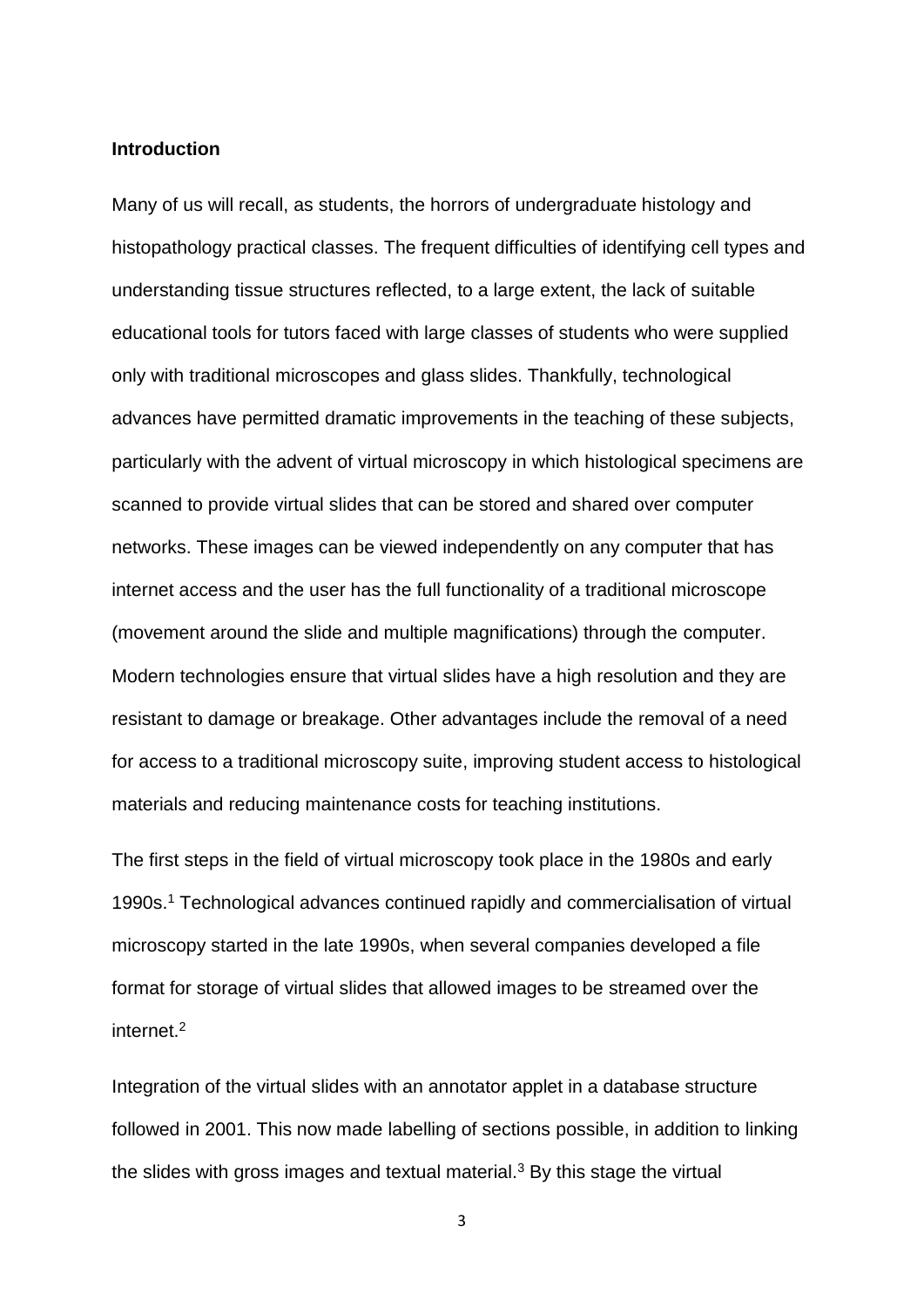In dental education, the flipped classroom model has been applied in a number of settings. One successful model has been the use of the flipped classroom method for pre-clinical skills teaching at Glasgow Dental School. <sup>12</sup> The flipped classroom method has also been used successfully for teaching paediatric dentistry,<sup>13</sup> dental anatomy<sup>14</sup> and prosthodontics.<sup>15</sup>

What is novel about the teaching described in this paper is that it employs virtual microscopy in a flipped classroom setting. Most of the published studies describing flipped classrooms in pathology have used videos as the online part of the classroom, after which students participated in learning activities designed to test knowledge acquisition. However, as discussed by Irma Sandercock of Arizona State University, unless it is combined with other strategies, watching videos as part of the learning process is considered to be passive learning, not dissimilar to a student sitting and listening to a traditional lecture.<sup>16</sup>

The over-arching definition of active learning is any instructional method that engages students in the learning process, requiring the students to do meaningful learning activities and give thought to what they are doing.<sup>17</sup> The major advantage associated with use of virtual microscopy is that this is an active process during which the student seeks the correct answer to the questions by studying the details of the slides in the context of clinical information and further reading. The advantages of active learning are well recognised<sup>17</sup> and we believe the combination of the flipped classroom with virtual microscopy provides exciting opportunities for both undergraduate and postgraduate education.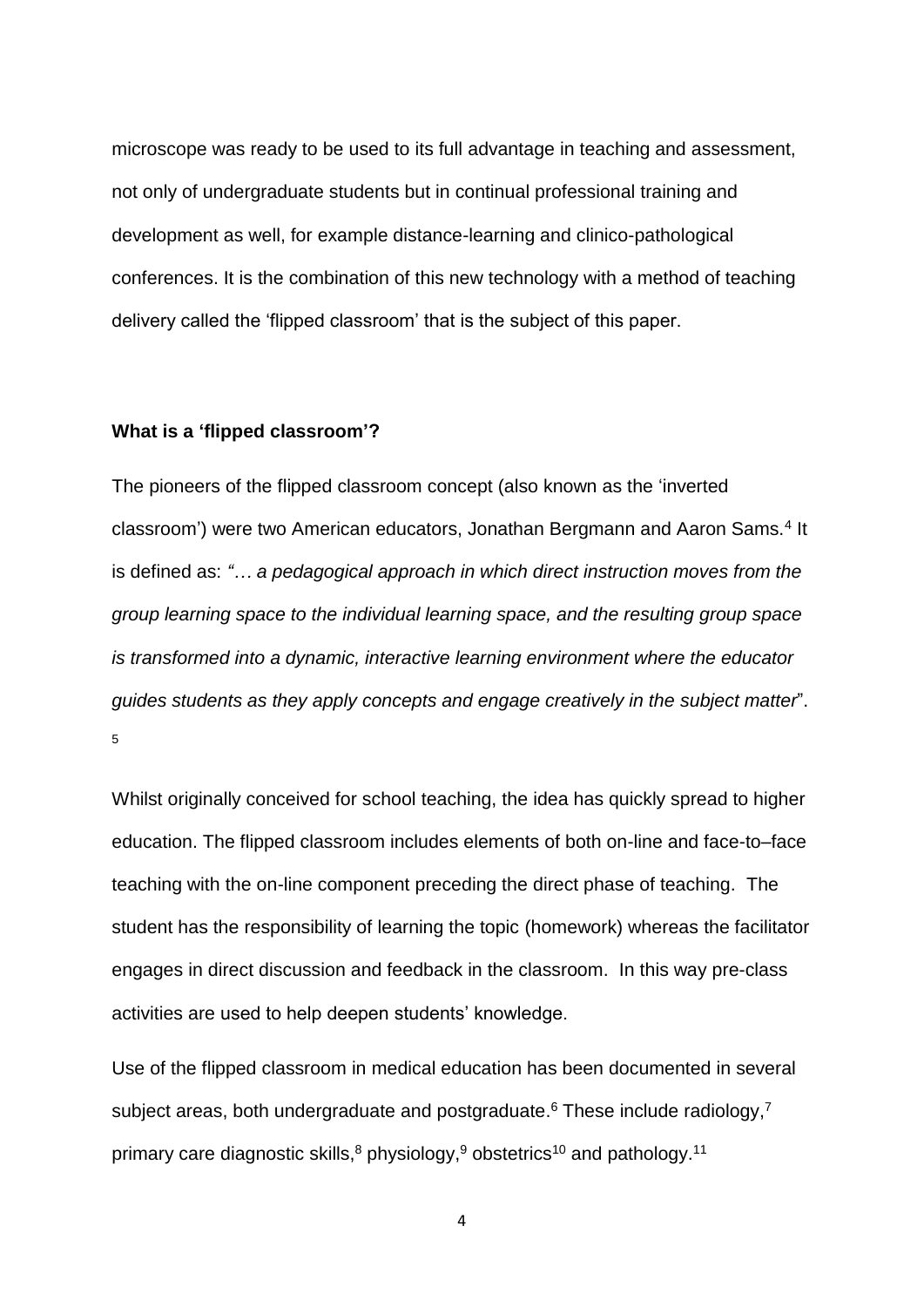#### **The Glasgow model**

In the currently used model, joint oral medicine / oral pathology tutorials are timetabled as part of the oral diseases course, predominantly during the Fourth Year of the BDS programme. They are delivered by staff members from both oral medicine and oral pathology, who teach together as a team in each session.

Design of the tutorials centres around a specific topic area, for example oral mucosal white patches. Digital scans of the teaching slides are hosted on the commercial website Slidepath® (http://www.leica-microsystems.com). This software provides the opportunity to incorporate narrative around each slide, so suitable clinical scenarios are created to accompany the histopathological material, and annotations can also be added onto each section. Hot links can be incorporated into the text, focusing on aspects of the histopathology, relevant journal articles, clinical images, websites and any other appropriate resources, thus providing the student with a comprehensive review of the topic (Figure 1).

The software used in this website also provides scope to design a questionnaire for each slide. These questions may either be in multiple choice question or short answer format (Figure 2). In preparation for the tutorial and as a key element of the flipped classroom approach, students must answer the questions. They are able to save their work as they proceed and can return to make changes as often as they wish, before submitting on or before the deadline. Once the answers have been uploaded, each student can view all the submitted answers, presented anonymously, from the entire class.

These materials are all accessed by the students via the Virtual Learning Environment (Moodle®) before the relevant tutorial.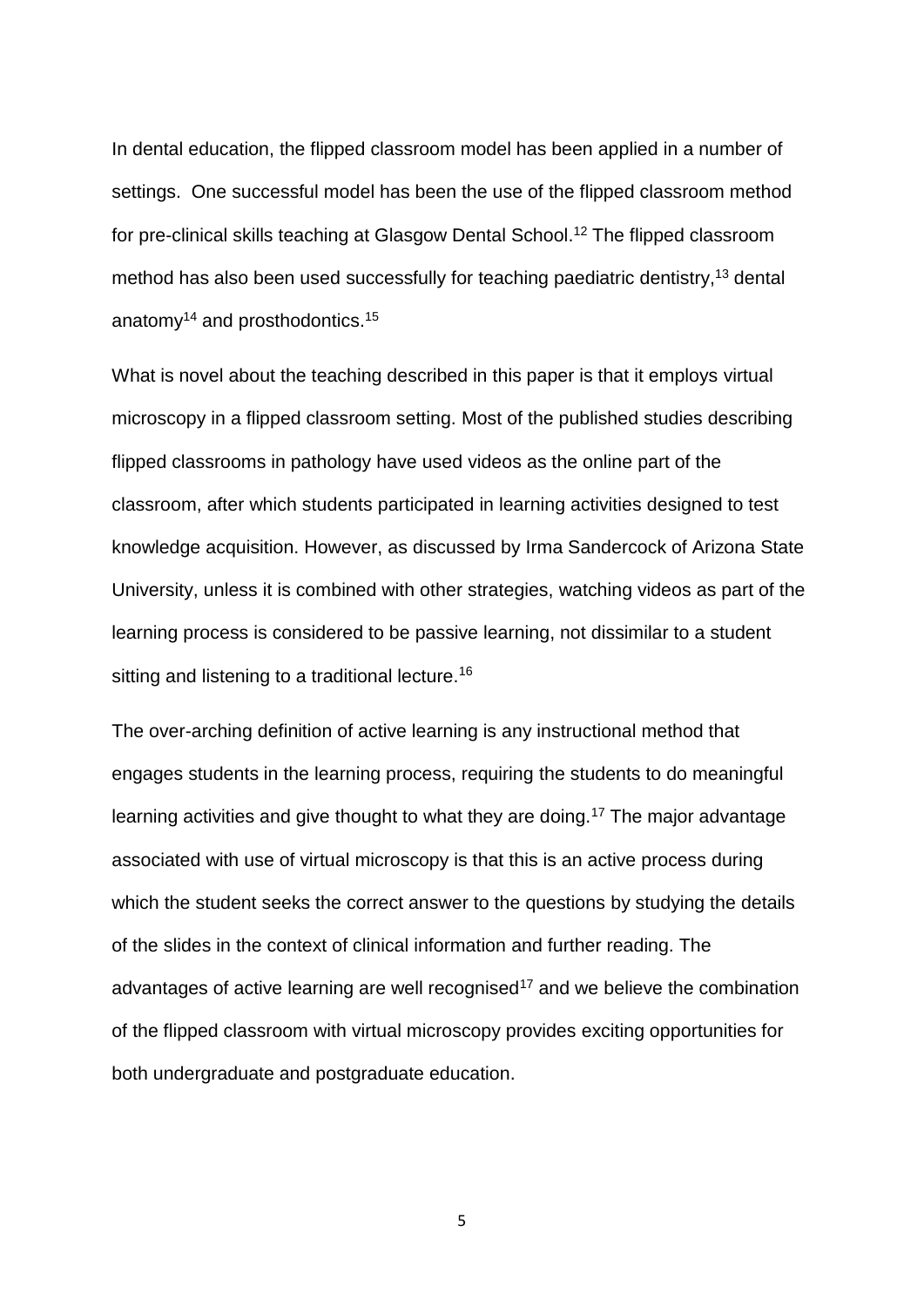One of the major advantages of the digital interface, which makes it excellent for teaching, is that all students are viewing exactly the same section. The fact that certain areas and structures can be outlined and annotated provides a superb teaching tool, enabling the students to all view the same cells/structures, hence saving time and effort for the teachers. Viewing can be customized further by use of a toolbar for brightness, contrast and even for viewing in black and white, which may be a preference for some users.

During the subsequent face-to-face session (Figure 3), each slide is viewed by the teacher and the class, with a discussion covering the clinical description, differential diagnoses, pathogenesis, management and treatment options. The main pathological details are observed and commented upon, after which the pre-session questions and group answers are reviewed. From the teacher's perspective this helps significantly to define areas of the topic that are causing confusion with students and to disclose knowledge gaps. Discussion in the session can then focus on these areas of difficulty and thereby reinforce learning. The teacher can also access each individual student's answers, which is useful for monitoring student participation in the sessions. A gold standard set of answers provided by the teaching staff is posted on-line after the face-to-face session, providing additional opportunities for feedback and student reflection.

One of the enjoyable aspects of this type of teaching is that no two sessions are the same because they are largely directed by answers the students have submitted, resulting in the opening of many different avenues of discussion. Furthermore, involvement of both oral medicine and oral pathology staff in the tutorials serves to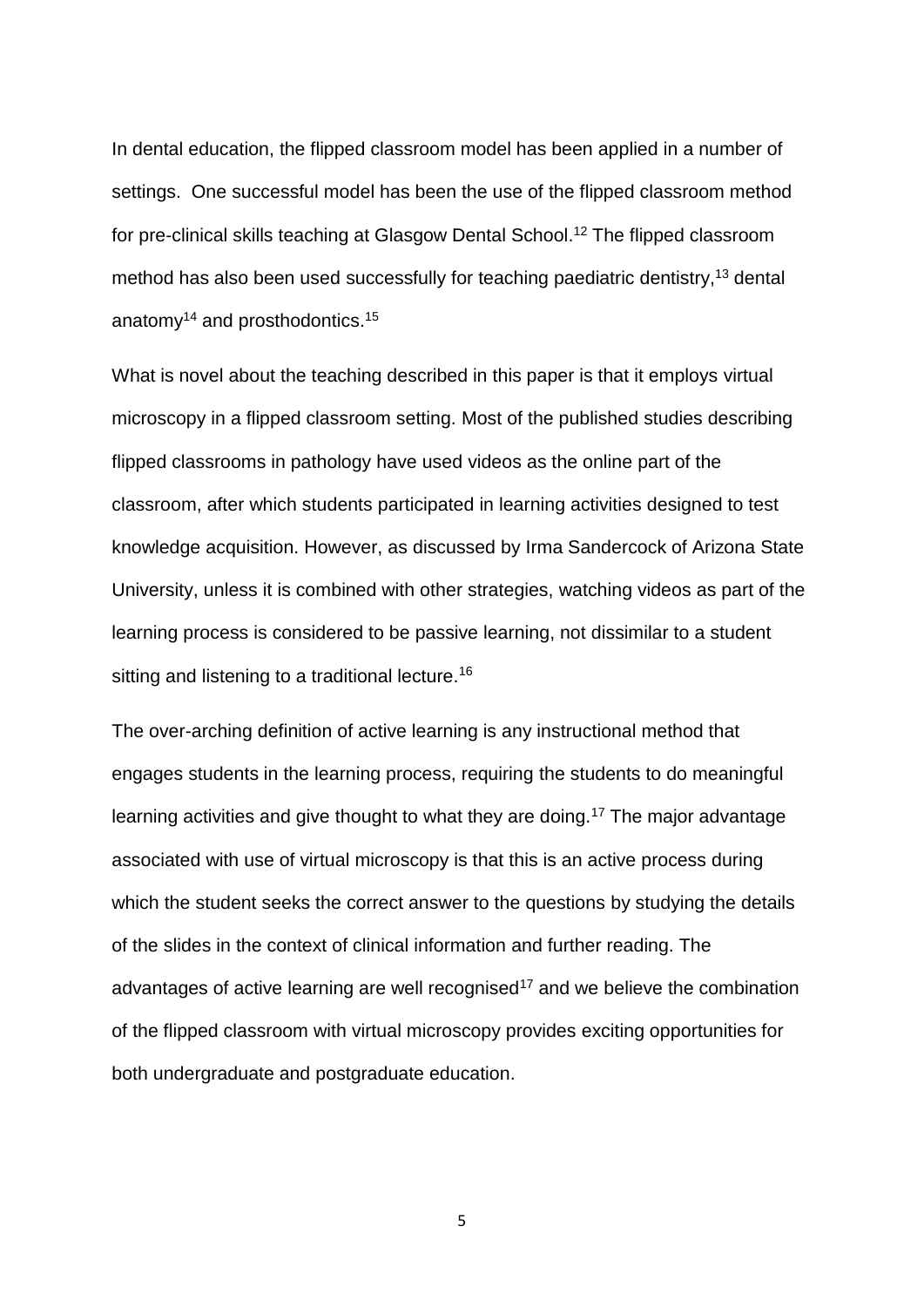demonstrate the link between the two subjects when diagnosing oral diseases and formulating a treatment plan.

#### **Advantages and disadvantages**

Introduction of any new form of teaching requires careful consideration in relation to pedagogical suitability, together with assessment of the advantages and disadvantages for students and teaching staff. Student feedback has been very positive as exemplified by the following quote

*"As a BDS4 student, I can compare the traditional microscopy experience from my first year at Glasgow Dental School to the digitised images we have been able to use this year. The difference is incredible, and I am sure my entire year would agree. The new software gives the ability for students to access the slides from home, at all times, and there are also annotations and descriptions on the slides which are beneficial for revision purposes."*

Tables 1 and 2 summarise the advantages and disadvantages that we have identified during use of this technology-enhanced flipped classroom approach.

### **Conclusion**

The flipped classroom, combined with virtual microscopy, has proved an effective and flexible model for the delivery of oral pathology teaching in a clinical context. The engagement of students as active learners has proved popular with them and the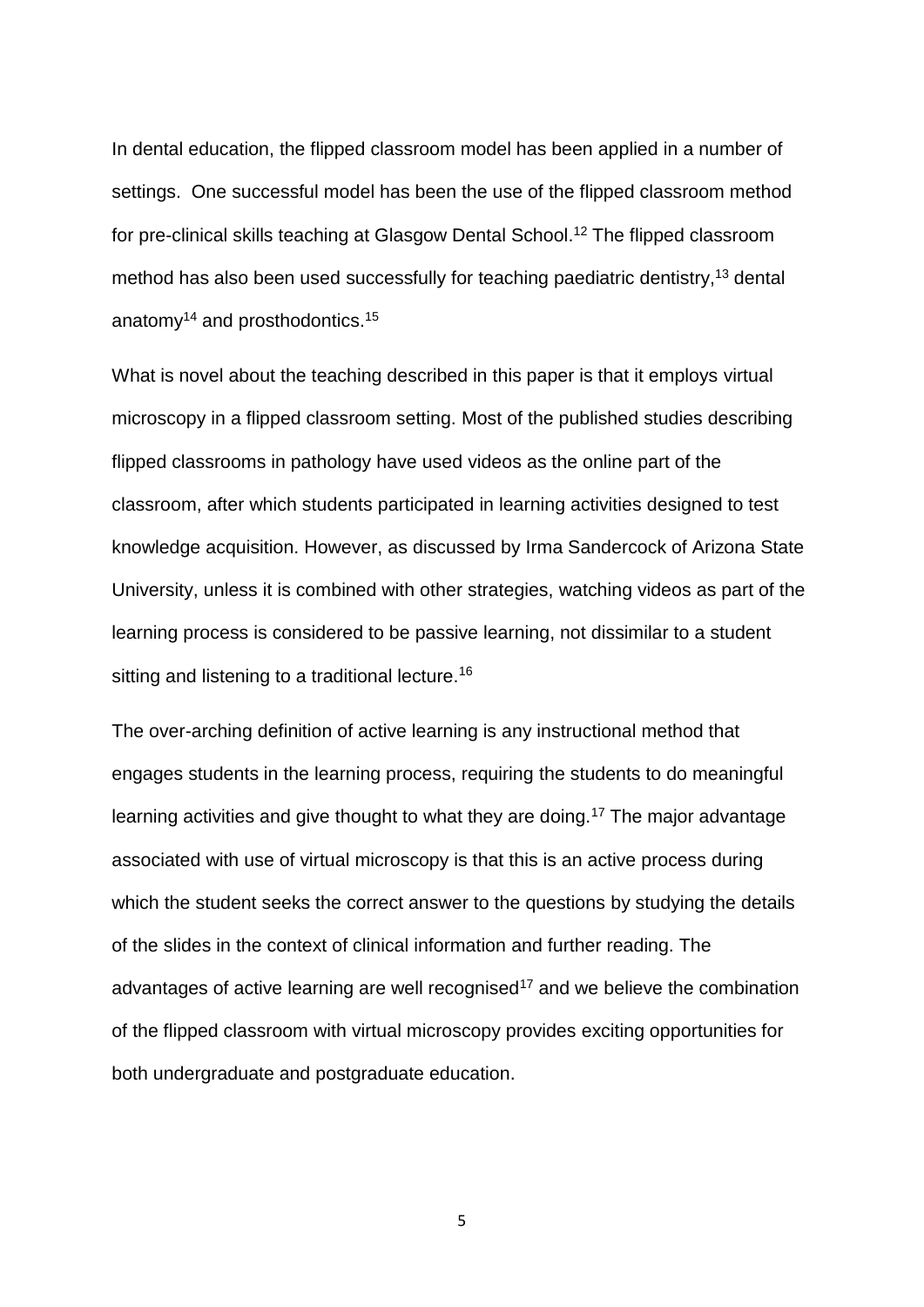flexibility of the process makes it attractive to tutors, who can provide more closely focused instruction in the face-to-face sessions.

### **Acknowledgements**

The support of Dr Carlos Miguel and Professor John Gibson in establishing this teaching model is gratefully acknowledged.

# **References**

- 1. Silage DA, Gil J. Digital image tiles: a method for the processing of large sections. *J Microsc* 1985; **138**: 221-227.
- 2. Westerkamp D, Gahm T. Non-distorted assemblage of the digital images of adjacent fields in histological sections. *Anal Cell Pathol* 1993; **5**: 235-247.
- 3. Dee F R. Virtual microscopy in pathology education. *Hum Pathol* 2009; **40**: 1112- 1121.
- 4. Bergmann J, Sams A. *Flip Your Classroom: Reach Every Student in Every Class Every Day.* International Society of Technology in Education, 2012. ISBN 978-1- 56484-315-9
- 5. [http://flippedlearning.org/definition-of-flipped-learning.](http://flippedlearning.org/definition-of-flipped-learning) Accessed 21/03/2017.
- 6. Ramnanan CJ, Pound LD. Advances in medical education and practice: student perceptions of the flipped classroom. *Adv Med Educ Pract* 2017; **8**: 63– 73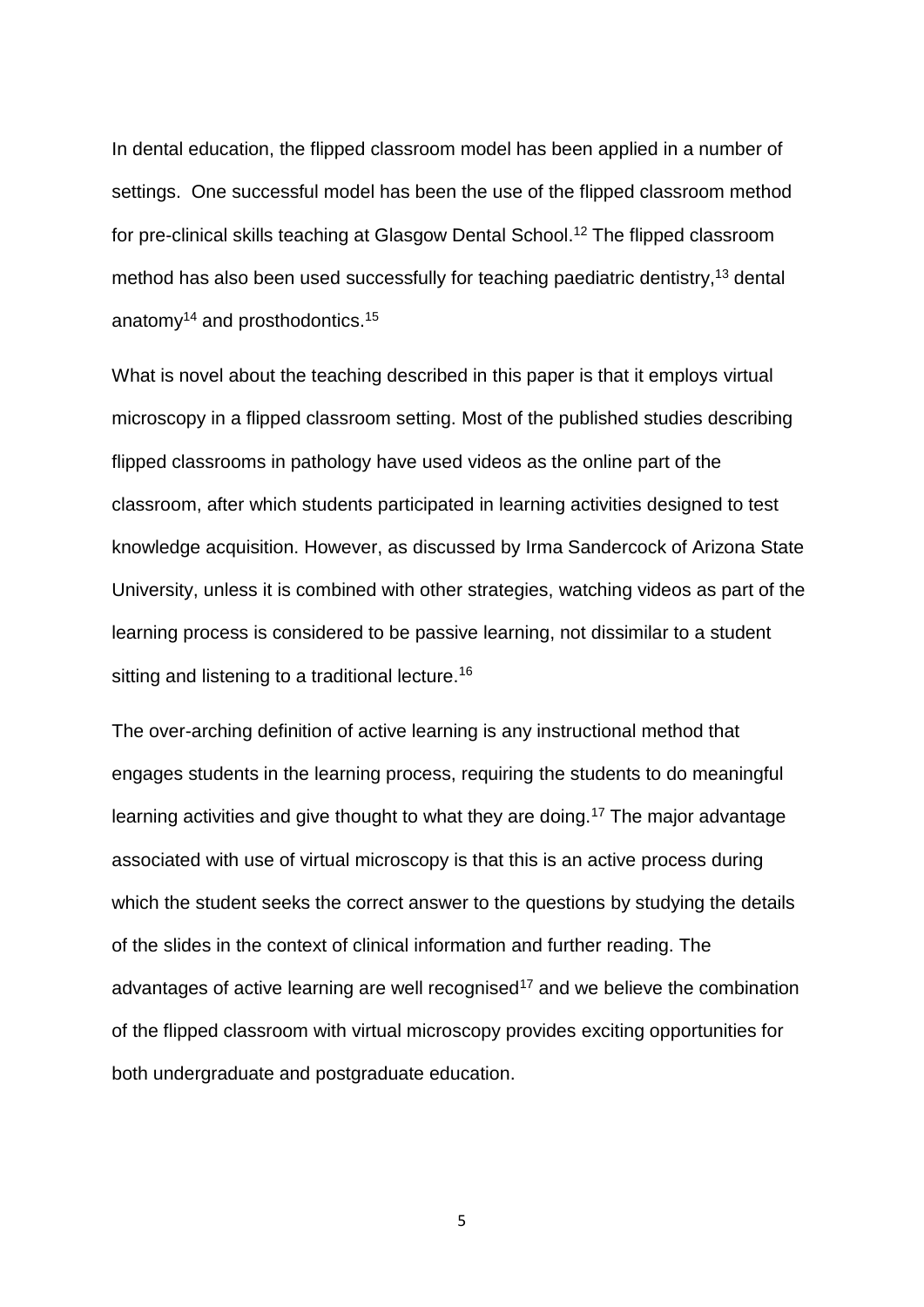- 7. Belfi LM, Bartolotta RJ, Giambrone AE, Davi C, Min RJ. "Flipping" the introductory clerkship in radiology: impact on medical student performance and perceptions. *Acad Radiol* 2015; **22**: 794–801.
- 8. Bosner S, Pickert J, Stibane T. Teaching differential diagnosis in primary care using an inverted classroom approach: student satisfaction and gain in skills and knowledge. *BMC Med Educ.* 2015; **15**: 63.
- 9. Tune JD, Sturek M, Basile DP. Flipped classroom model improves graduate student performance in cardiovascular, respiratory, and renal physiology. *Adv Physiol Educ* 2013; **37**: 316-320.
- 10.Morgan H, McLean K, Chapman C, Fitzgerald J, Yousuf A, Hammoud M. The flipped classroom for medical students. *Clin Teach* 2015; **12**: 155–160
- 11.Kenwright D, Dai W, Osbourne E, Grainger R. Tips for a flipped classroom: what we wished we knew before we flipped. *Med Ed Publish* 2016 <https://doi.org/10.15694/mep.2016.000079>
- 12.Crothers A, McKerlie R, Bagg J. The flipped classroom for pre-clinical dental skills teaching - a reflective commentary. *British Dental Journal* **222**, 709 - 713

(2017) | <doi:10.1038/sj.bdj.2017.409>

- 13.Bohaty BS, Redford GJ, Gadbury-Amyot CC Flipping the classroom: assessment of strategies to promote student-centered, self-directed learning in a dental school course in pediatric dentistry. *J Dent Educ.* 2016; **80**: 1319-1327
- 14.Bakr M, Massey WL, Massa HM. Flipping a Dental Anatomy Course: A Retrospective Study Over Four Years. *Education Research International* 2016<http://doi:10.1155/2016/7097398>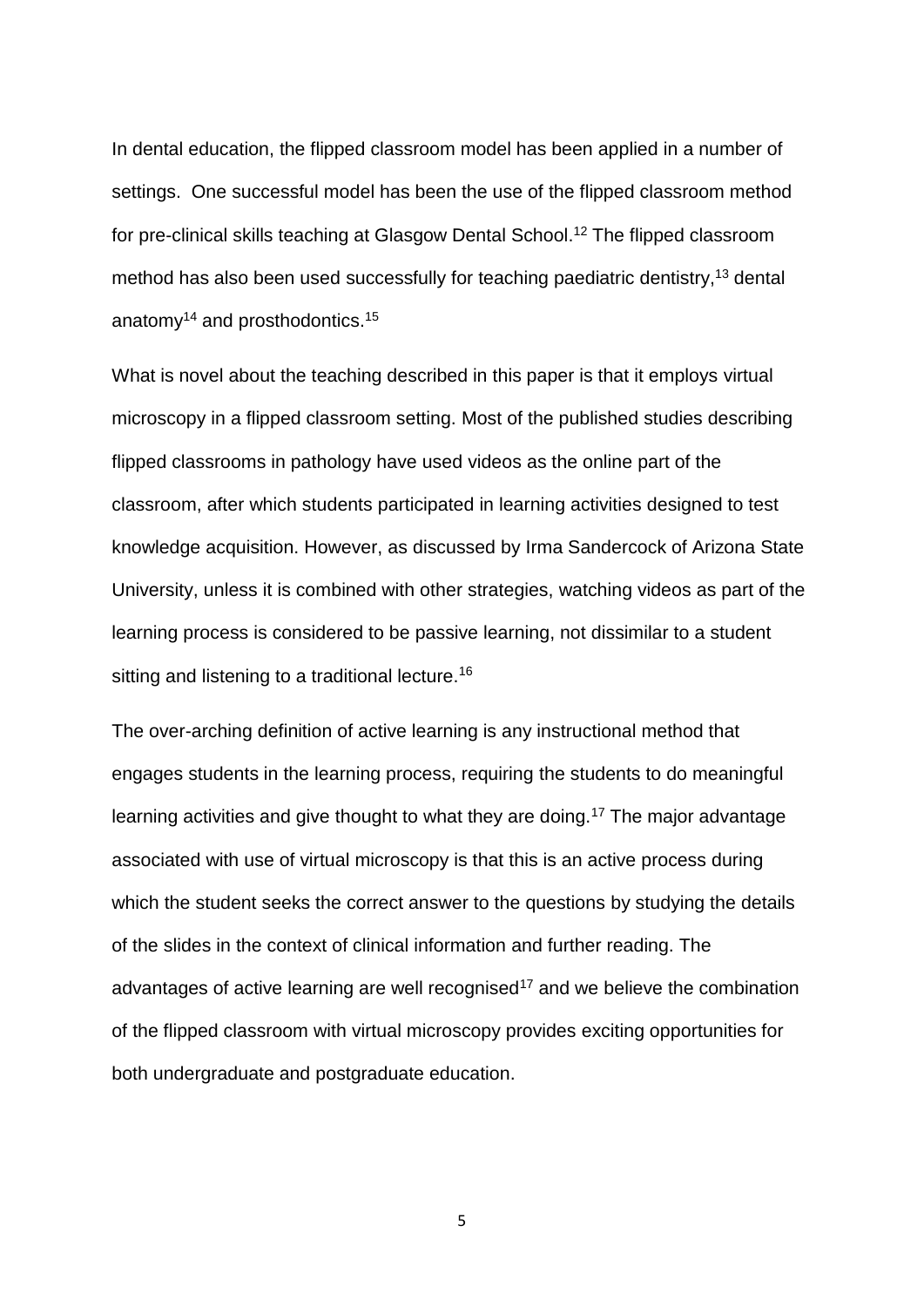- 15. Nishigawa K, Omoto K, Hayama R et al. Comparison between flipped classroom and team-based learning in fixed prosthodontic education. *Journal of prosthodontic research* 61 (2017) 217–222. <http://dx.doi.org/10.1016/j.jpor.2016.04.003>
- **16.Irma Sandercock Videos in the Classroom: Is That Really Active Learning?**

**[https://teachonline.asu.edu/2013/08/videos-in-the-classroom-is-that-really-](https://teachonline.asu.edu/2013/08/videos-in-the-classroom-is-that-really-active-learning/)**

**[active-learning/](https://teachonline.asu.edu/2013/08/videos-in-the-classroom-is-that-really-active-learning/) Accessed 02/04/2017**

17. Prince M. Does active learning work? A review of the research. *Journal of* 

*Engineering Education* 2004; **93**: 223-231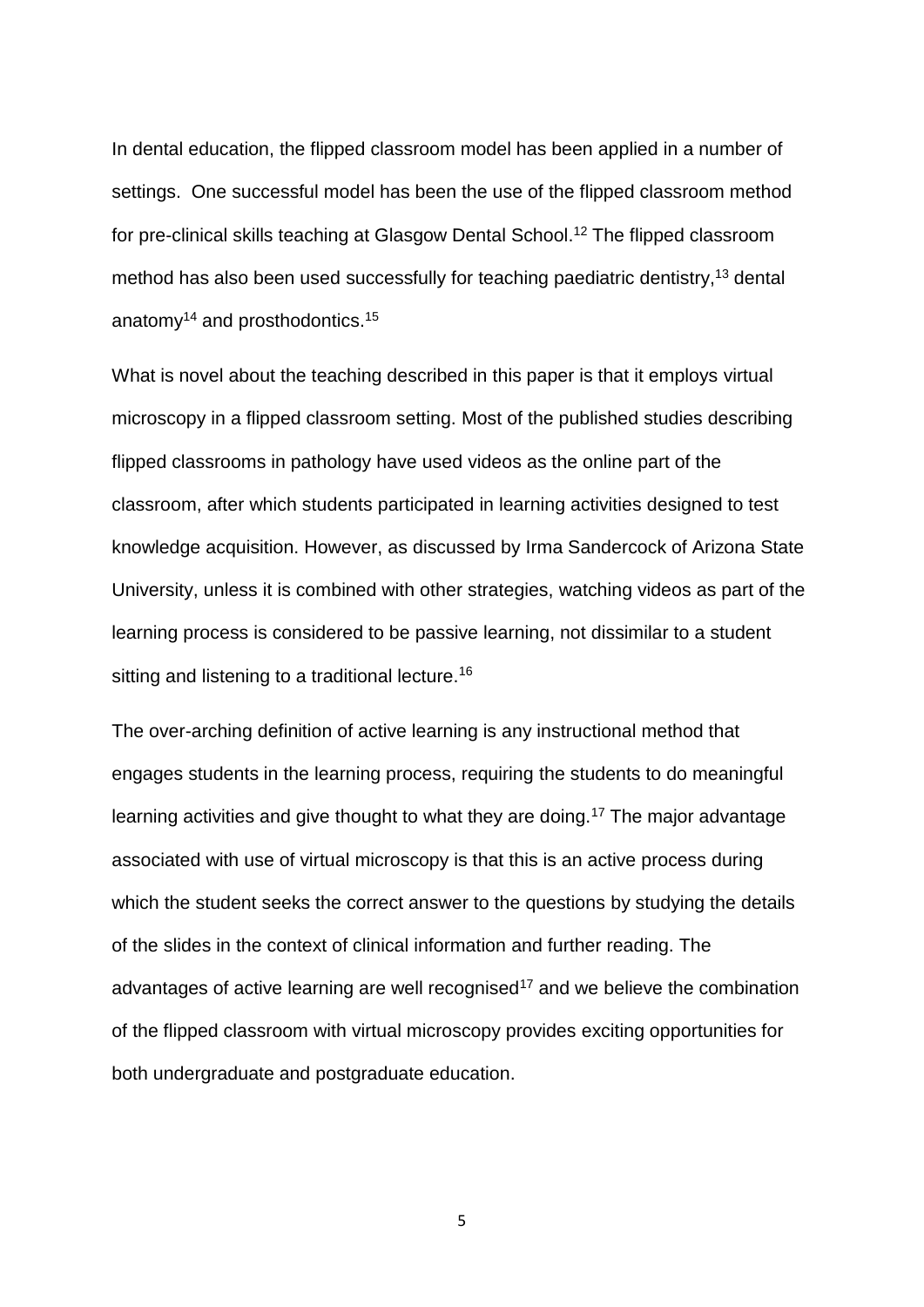# **Advantages**

All students acquire some knowledge of the subject before attending the face-toface class

Feedback can be given during the face-to-face session when viewing the submitted answers

Flipped classroom approach reveals knowledge gaps which can be rectified during the focused face-to-face session

All students can visualize the same area/structures on the same section at the same time, providing a highly standardised experience

Display of each standardised section on a screen during class saves significant teaching time, allowing three cases to be comfortably completed in 90 minutes

The ability to provide links within each package to other resources for students to use for their self-directed learning in the pre-class phase

# **Disadvantages**

There is a reliance on technology and software, which may on occasion cause issues in preparation and use of the teaching material for the flipped classroom At higher magnification (x40), some small details and colours may not show up quite as clearly as under the light microscope

Programmes for viewing software may not be compatible with some devices Investment of time is required to develop the on-line teaching materials

**Table 1.** Perceived advantages and disadvantages of the flipped classroom virtual microscopy model for teaching staff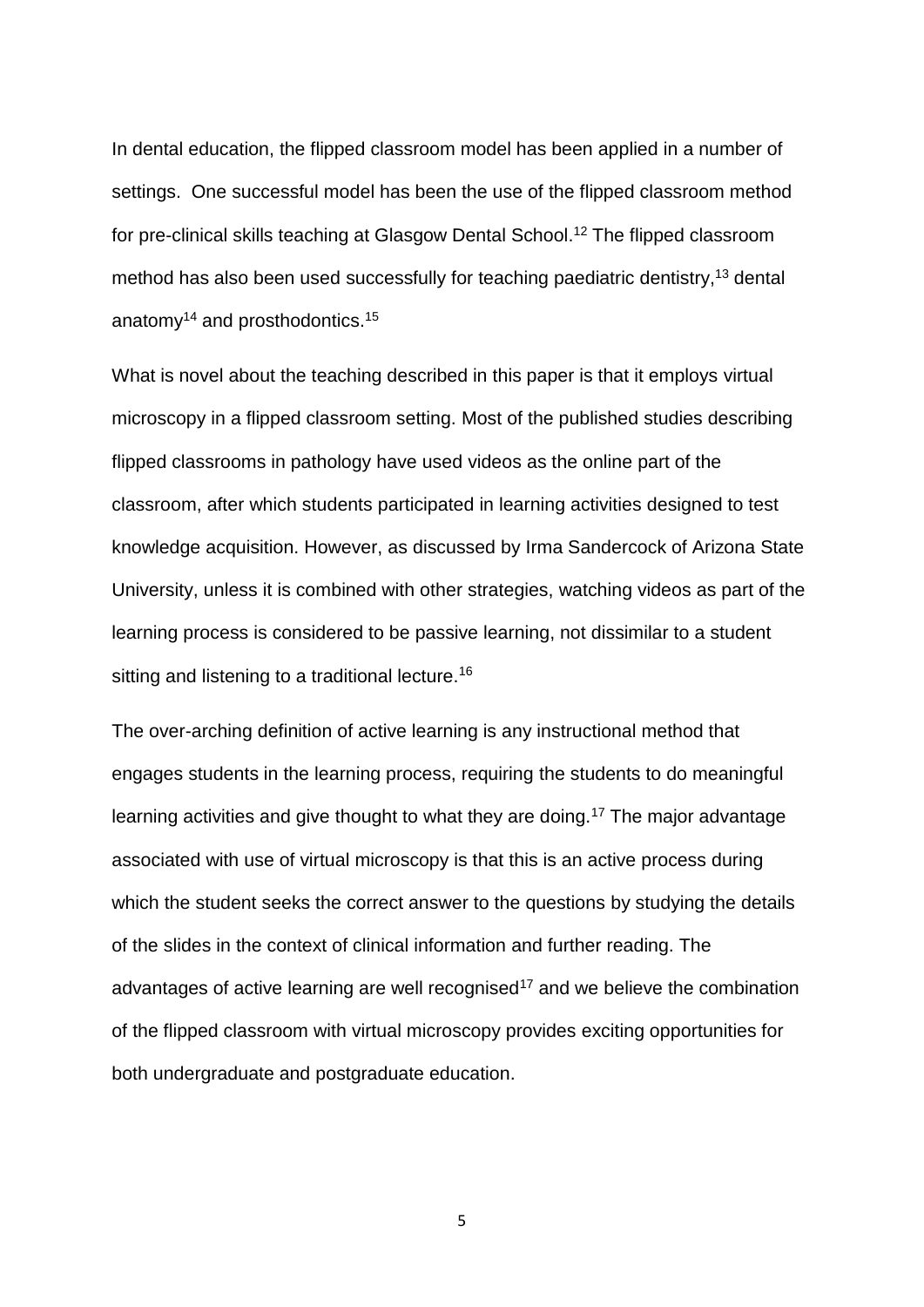### **Advantages**

Excellent and easy access to the teaching material online from any place with an internet connection

Pre-class on-line learning facilitates participation in the class discussion with oral medicine and oral pathology staff, helping to deepen their knowledge further Rapid and detailed feedback on their on-line answers

On-line availability of the slides together with the associated resources and gold standard answers is extremely useful for revision

Ease of use of the virtual microscopy compared with traditional microscopy

# **Disadvantages**

Occasional issues involving technology and software

Having homework!

**Table 1**. Perceived advantages and disadvantages of the flipped classroom virtual microscopy model for students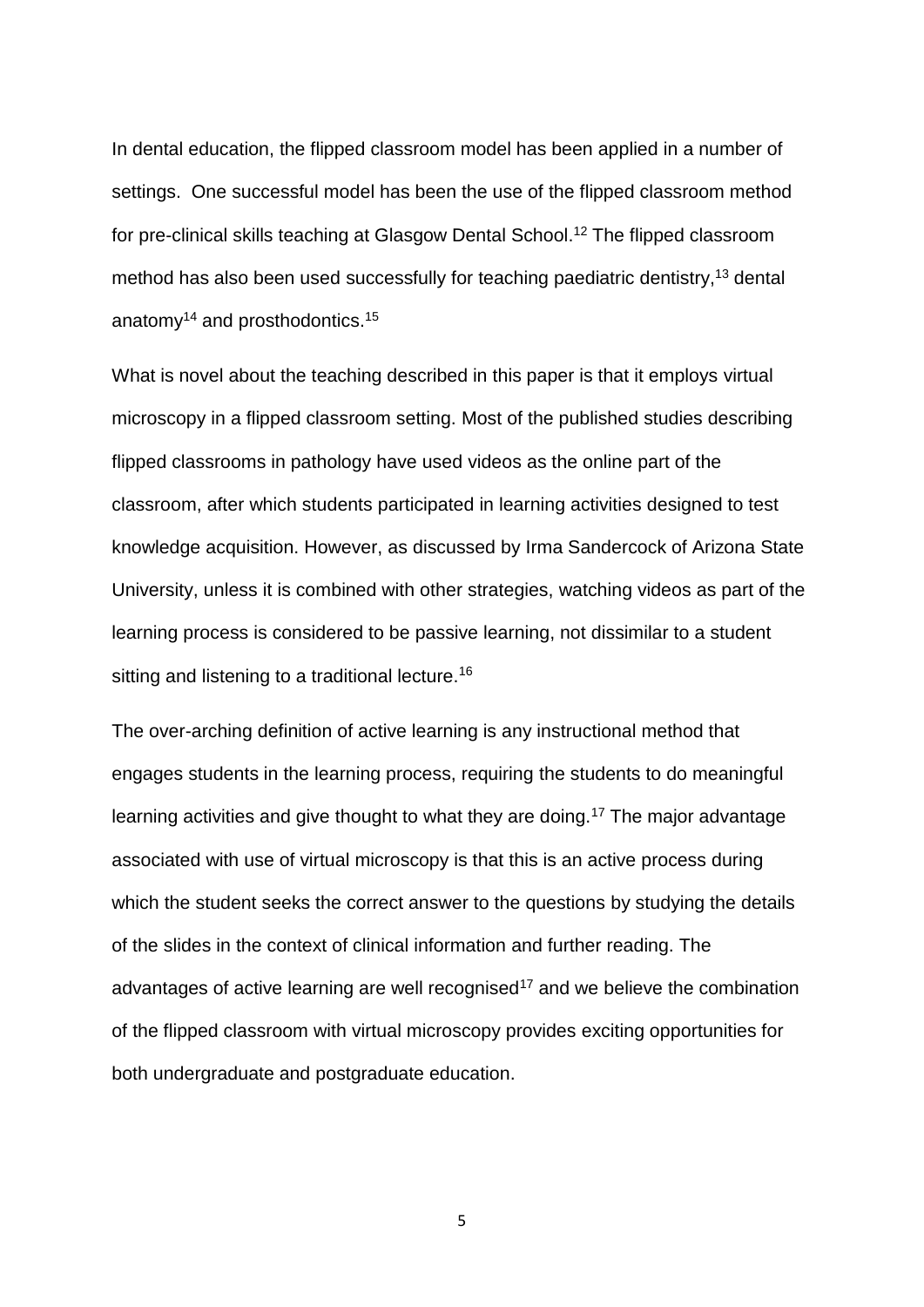

**Figure 1.** The use of annotations and the narrative with hot links in blue text.